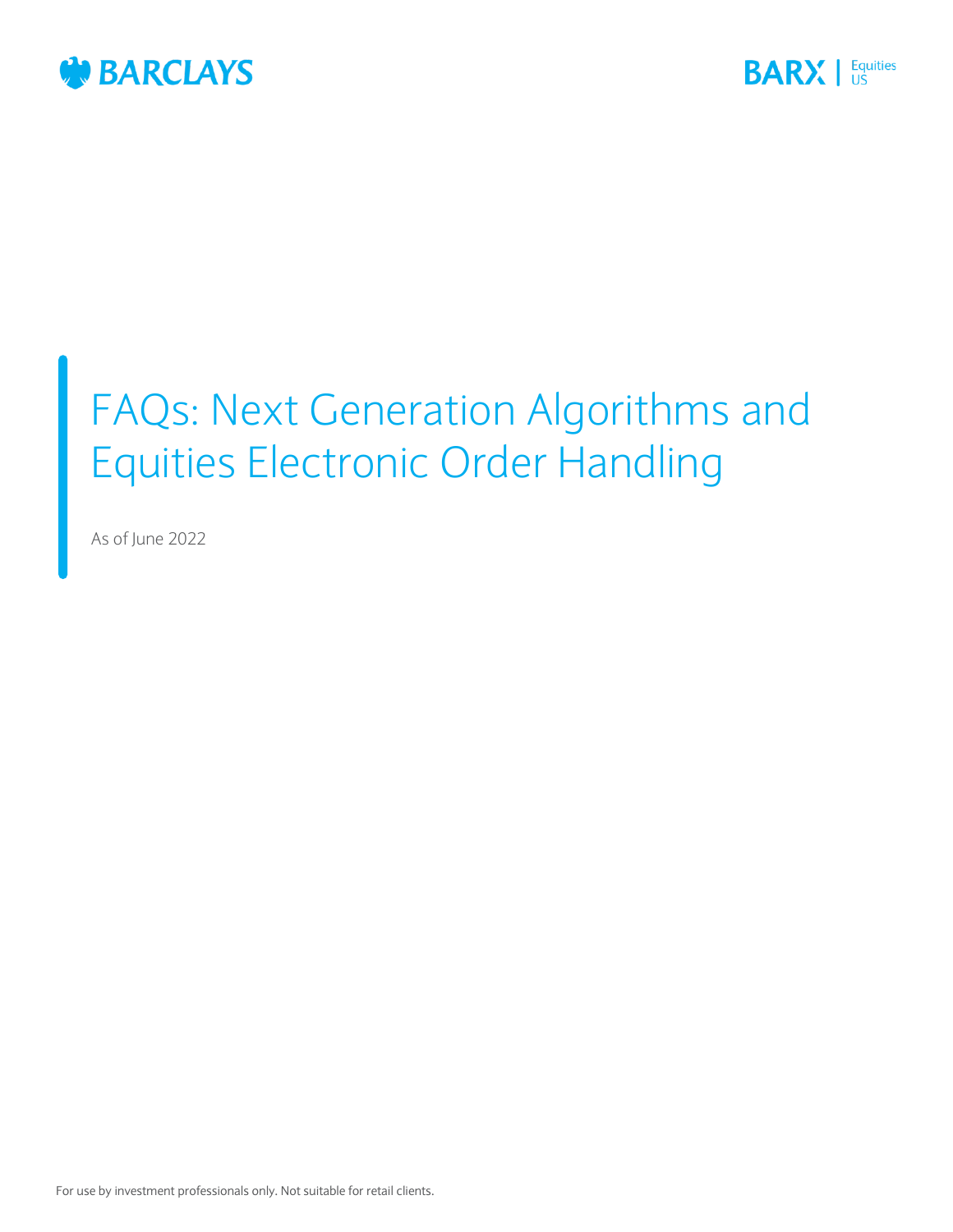# Contents

| $\mathbf{1}$     |  |
|------------------|--|
| 2.               |  |
| $\overline{3}$ . |  |
| 4.               |  |
| 5.               |  |
| 6.               |  |
| 7.               |  |
| 8.               |  |
|                  |  |
| 9                |  |
| 10.              |  |
| 11               |  |
| 12               |  |
| 13               |  |
| 14.              |  |
| 15.              |  |
| 16.              |  |
| 17.              |  |
| 18.              |  |
| 19.              |  |
| 20.              |  |
| 21               |  |
| 22.              |  |
| 23.              |  |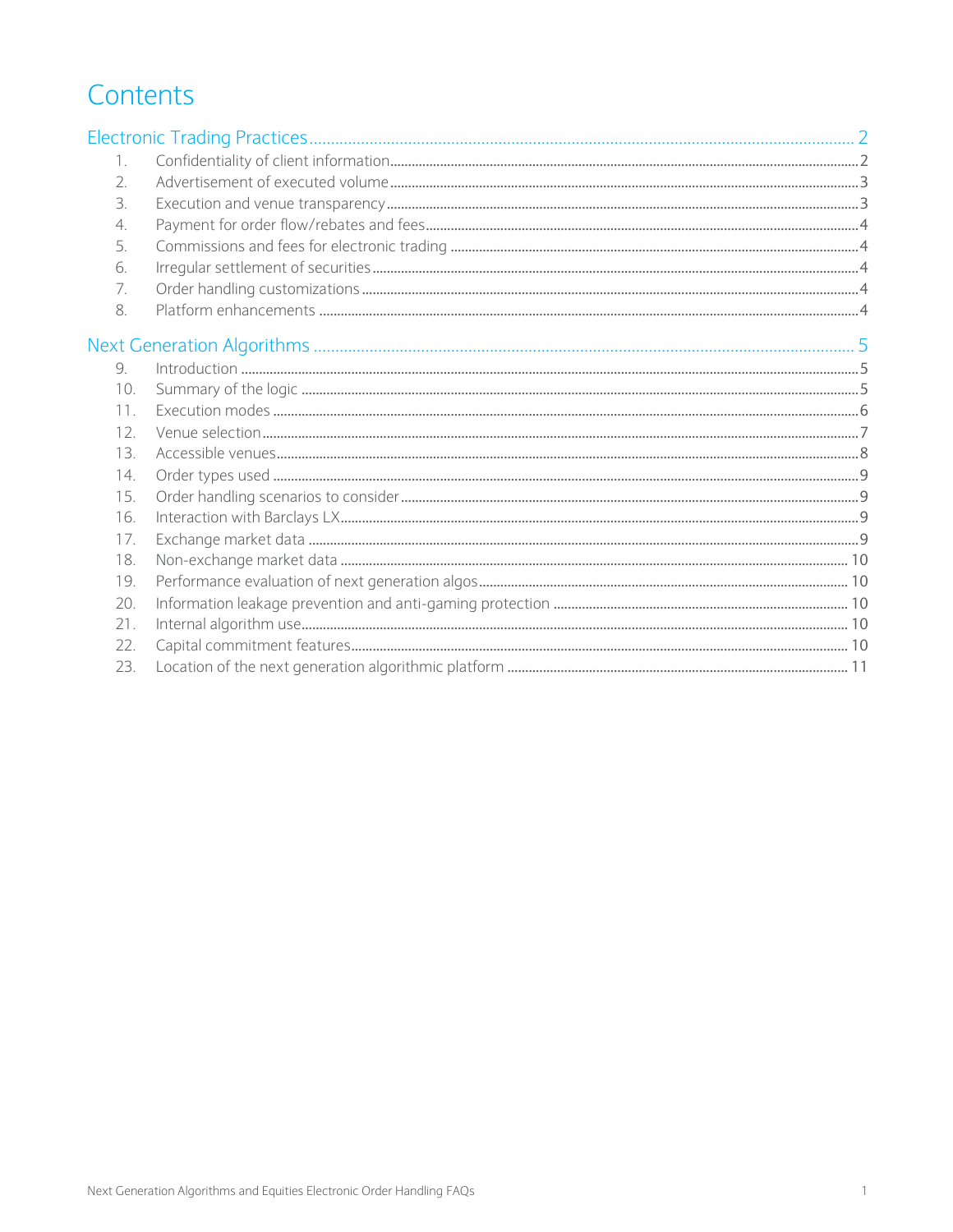# <span id="page-2-0"></span>Electronic Trading Practices

This document is limited to products and services offered by Barclays that access the US Markets through electronic trading products and does not refer to any products that route to other markets, such as markets in Europe or Asia. Please note, when reviewing this document all references to "LX" or "Barclays LX" are referring to the firm's alternative trading system (ATS) that is registered with the Securities and Exchange Commission and trades NMS securities in the United States. References to 'LX FAQ' numbers are from the 'FAQs: Barclays ATS-LX' document available at barx.com/eqdisclosures.

# <span id="page-2-1"></span>**1. Confidentiality of client information**

Barclays has procedures in place to ensure the confidential treatment of clients' electronic trading information.

- **A. Electronic trading by Clients directly through Barclays Next Generation Algorithms and Router** Only designated employees of the Electronic Trading business unit are able to regularly monitor individual client electronic trading flow through Barclays next generation algorithmic trading strategies ("next-gen algos" or "algos") and smart order router ("Router"). The ability to monitor client electronic trading flow is administered through permission-based systems, with permissions managed by Supervisors. Certain other employees may have visibility in respect of specific orders depending on the nature of those orders as described below.
	- Barclays traders managing the risk books of the firm and the sales traders that sit within the trading aggregation unit, do not have the ability to view clients' electronic trading flow, unless a client authorizes visibility, e.g., through the use of a trading product, the election by the client of coverage by a high-touch trader/sales trader or if the trader executes a client's order using Barclays next-gen algos and Router as described in subsection D below.
	- Generalist sales personnel do not have the ability to view client electronic trading flow.
	- High-touch sales personnel do not have the ability to view client electronic trading flow, unless a client specifically requests to have a single point of contact for both high-touch and electronic coverage, or if a client otherwise authorizes visibility or the high-touch sales personnel executes a client's order using Barclays algos and Router as described in subsection C below.
	- Operations, technology, compliance, audit, risk and legal staff can view order information on a postexecution basis for surveillance and monitoring purposes. They also may request real-time order and revenue information on an as needed basis.
	- On a post-execution basis, personnel within the Equities division and senior management are able to view client electronic trading revenue and, where necessary, to address client specific issues and trade details.
	- Certain senior management employees may be permitted to view order information in accordance with the firm's internal controls and approval processes.
	- Additionally, a client may choose to authorize additional Barclays' personnel to view its own electronic trading flow.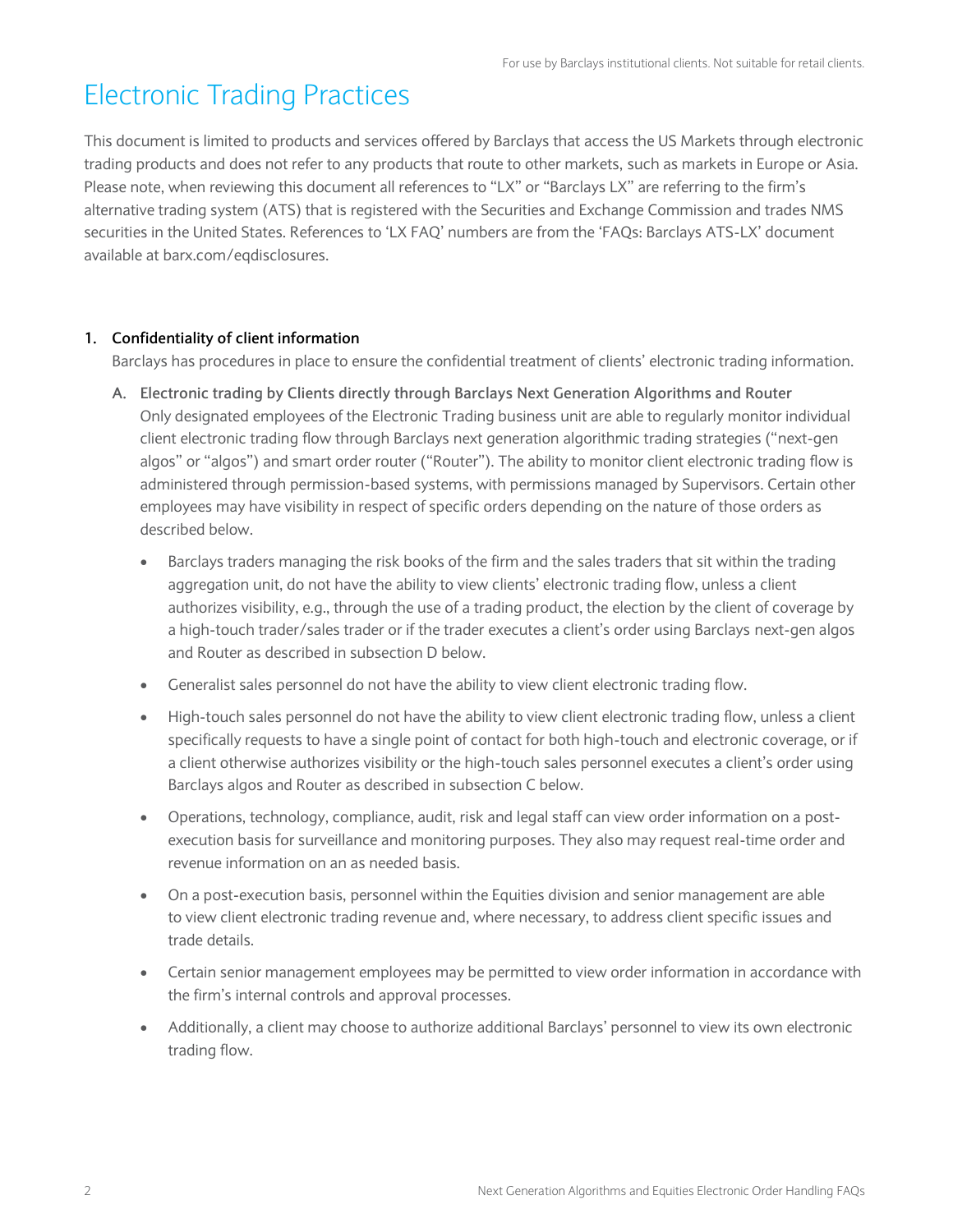# **B. Trading through a direct connection to LX**

Order handling of any orders that use a direct connection to LX are subject to the safeguards and conditions disclosed in the LX-ATS FAQs document accessible at barx.com/eqdisclosures

C. Trading with Barclays Personnel

Barclays' electronic and high-touch sales trading personnel (including personnel who sit within the trading aggregation unit) and Barclays trading desks have the ability to execute a client's order using Barclays Algos and Router, which may place orders in LX as well as other venues. When these personnel place a client's order in the Algos or the Router, the desk that places the order, as well as the client's high-touch sales coverage, have the ability to monitor that individual order and resulting executions.

For information about how Barclays handles, and which Barclays employees have access to, subscriber confidential trading information please see Part II, Item 6 of the LX Form ATS-N posted on the SEC's web page available at<https://www.sec.gov/divisions/marketreg/form-ats-n-filings.htm>

### <span id="page-3-0"></span>**2. Advertisement of executed volume**

We advertise our electronic volumes in combination with our high-touch volumes in near real time via Bloomberg IOIA and RANKA screens. Only symbol and aggregated volume are displayed for Bloomberg users utilizing this function. Advertising is generally published in batch intervals for periodic advertising where all trades during that time period are advertised together, however, individual trades can be advertised on a more frequent basis.

Please note, these advertisements do not include the executed volume of clients who have opted out. To opt out of your executions with Barclays being included in aggregated volume reporting or analytics, please contact your Barclays sales representative.

ATS volume data is published by FINRA on a delayed basis at finra.org/ats.

### <span id="page-3-1"></span>**3. Execution and venue transparency**

To provide order transparency, Barclays offers its clients the ability to receive a variety of information and reports regarding their own orders. This information varies from time to time and may include, but is not limited to, execution venues, percentage of order flow executed in various venues, and a client's algorithmic and router settings.

For various types of information pertaining to executions in LX, please see LX FAQs #4. The LX-ATS FAQs documents is available at barx.com/eqdisclosures.

In addition, Barclays may make available to clients the following tools:

- Near real-time trade monitoring through our Portfolio WebBench<sup>®</sup> analytics toolkit (may not be available to all clients; for additional information, please contact your Barclays sales representative)
- Detailed reporting of routing results, including venue execution analysis (through our Portfolio WebBench<sup>®</sup> analytics toolkit)
- Various FIX tags, e.g., trade destination, executing broker, add/take details
- Access to SPECS™, an online client interface where clients may view, verify, and request changes to their order handling settings with Barclays.

Please contact your Barclays sales representative for any additional information.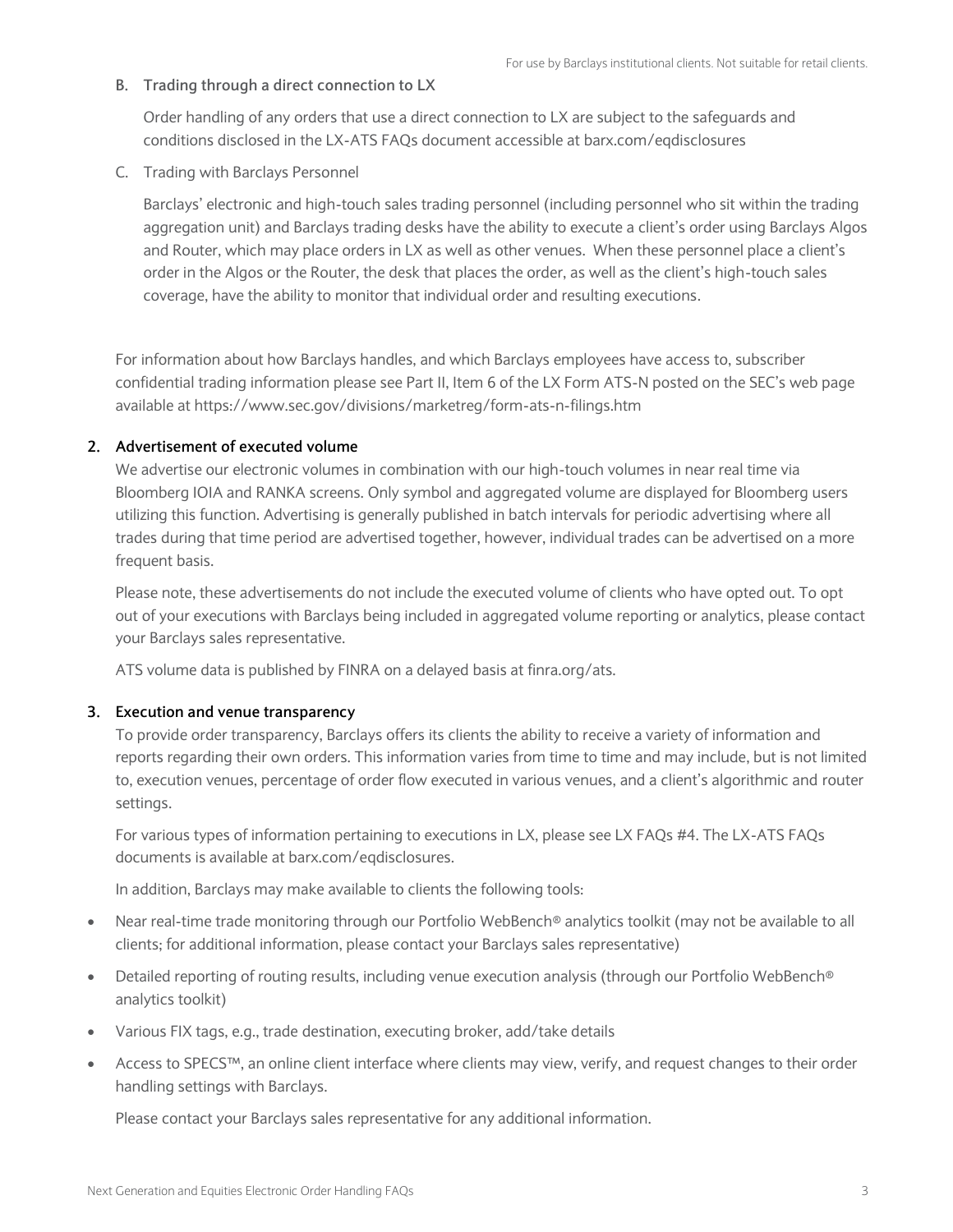# <span id="page-4-0"></span>**4. Payment for order flow/rebates and fees**

When trading US equities, Barclays may execute on exchanges, ATSs and off-exchange trading venues which may have no charge or may provide rebates for execution. Periodically, the amount of credits that Barclays receives from one or more such market centers may exceed the amount that Barclays is charged. None of these trading venues are operated by Barclays' affiliates. Clients may receive information regarding their execution and associated rebates and fees in detailed routing reports.

For information on fees related to trading in Barclays LX, please refer to LX FAQ 9.

## <span id="page-4-1"></span>**5. Commissions and fees for electronic trading**

Per-share commissions and fees for electronic trading are negotiated.

For information on fees related to trading in Barclays LX, please refer to LX FAQ 9.

# <span id="page-4-2"></span>**6. Irregular settlement of securities**

In certain situations, a shortened or extended settlement may cause you to be a holder of record in respect of a corporate action or distribution on a record date on which you would not have been a holder of record had the relevant securities settled pursuant to the regular settlement cycle. Where Barclays has agreed to settle securities on an irregular settlement basis, Barclays reserves the right to reclaim any economic benefit accruing to you in respect of any corporate action (whether a stock split, merger consideration or otherwise) and any distribution (whether in cash or in kind and whether consisting of shares, rights or other property) that Barclays would have been entitled to receive by virtue of being the holder of record on the relevant record date had the shares settled according to the regular settlement cycle. Barclays reserves the right to bill you for any such economic benefit.

# <span id="page-4-3"></span>**7. Order handling customizations**

Barclays provides its clients with the ability to customize certain handling of their electronic orders. For example, as discussed in more detail in other FAQs, Barclays provides its clients with the ability to opt out of the following:

• Including their order flow in electronic volume advertisements (see FA[Q 2\)](#page-3-0)

Please refer to LX FAQs # 5 and the ATS-N filing for LX available at https://www.sec.gov/divisions/marketreg/form-ats-n-filings.htm for information.

Clients also may customize other default settings for order flow handled by Barclays algos or the Router.

Clients may view, verify, and request changes to their order handling settings through the online client interface SPECS. Note: If after being granted access to SPECS and receiving your settings, you do not notify us that you wish to make changes to your settings, then by continuing to transact with Barclays, you are deemed to have provided consent that those settings are correct.

For additional information regarding your ability to customize the handling of your orders, please contact your Barclays sales representative.

### <span id="page-4-4"></span>**8. Platform enhancements**

At any time, Barclays may implement enhancements to its Equities Electronic Trading platform, which includes Barclays next-gen algos, Router, and core infrastructure components. As part of the rollout of an enhancement, the enhancement may be rolled out across the platform as a whole or parts of the platform to all traders and clients, or a subset of traders and clients. For some enhancements a group made up of internal traders, and in some circumstances clients who have opted in, may be given access to functionality that is not available to all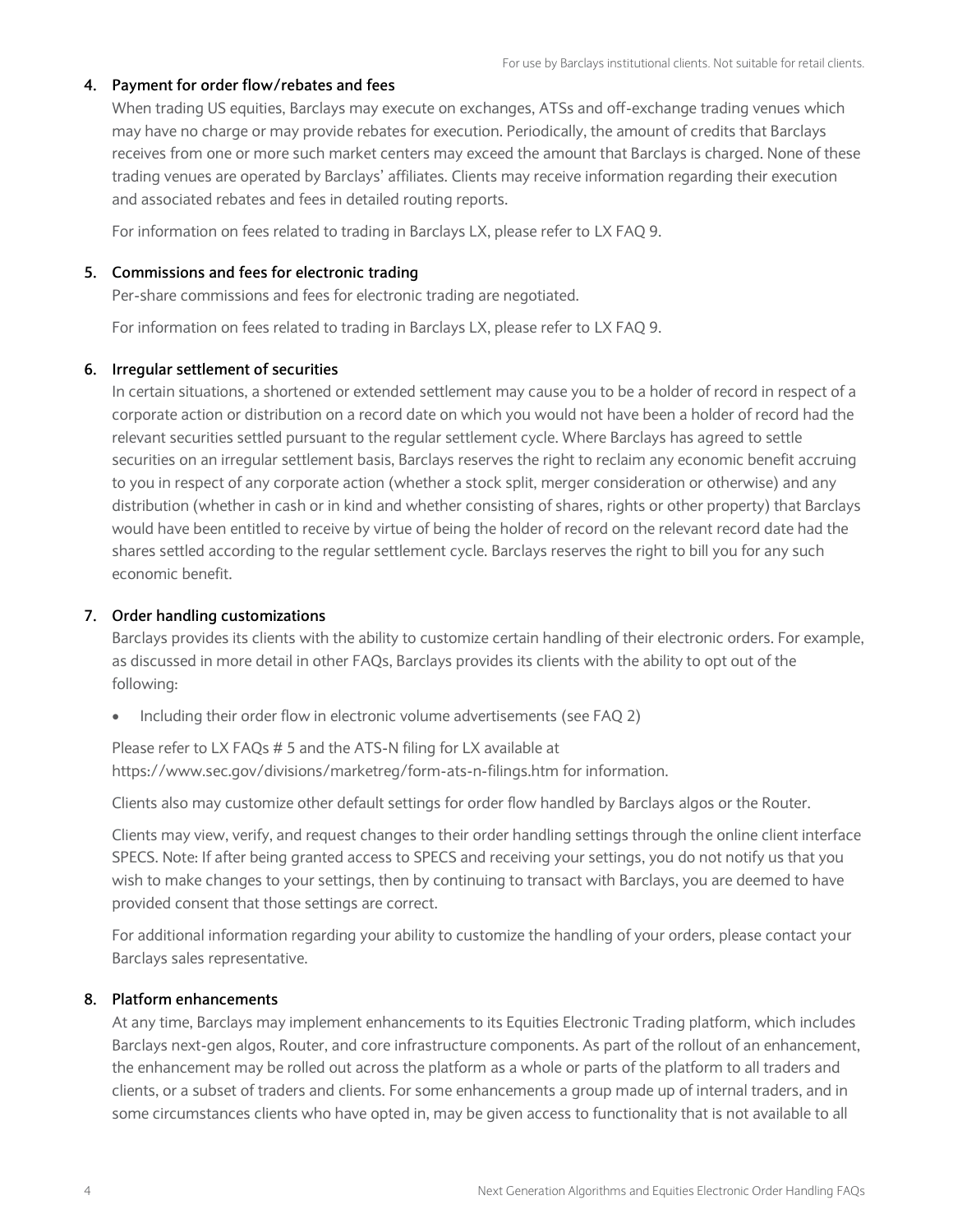clients and which is not fully described in this Order Handling document. Note, internal traders who are in the group given access to this functionality may be trading on behalf of clients in a riskless capacity. Once the testing of new functionality has been completed, Barclays may make that functionality available to all clients. Please contact your Barclays electronic sales representative for details on enhancements or new features currently being rolled out.

# <span id="page-5-0"></span>Next Generation Algorithms

#### <span id="page-5-1"></span>**9. Introduction**

Barclays hosts its next generation algorithmic trading strategies in a comprehensive platform, which centralizes signals, models, and decision making designed to deliver a more efficient and effective trading experience. VWAP, TWAP and With Volume algorithms are currently available within the new platform with others in progress of migrating.

For more information or any questions on the below with regards to your specific order flow, please contact your Barclays sales representative.

Barclays is in the process of rolling out Hydra on its new trading platform. As Barclays prepares to roll it out more widely, internal traders and sales traders might use Hydra available on the new platform. Please speak to your sales representative if you have any questions.

#### <span id="page-5-2"></span>**10. Summary of the logic**

There are three key logical components within the next-gen algos – Scheduler, Order Placement and Router. The scheduler aims to determine the best way to execute a given order based on client instructions, short-term liquidity demands and a price prediction model. The Scheduler sends the Order Placement specific instructions regarding the target quantity to execute over a defined period as well as a preference to either be ahead or behind the defined schedule. The Order Placement logic is comprised of several Execution Modes as described in FAQ 11. Within each Execution Mode, the Order Placement takes into consideration the liquidity demands of the Scheduler as well as a short-term price predictor to determine the aggregate quantities and price levels to trade at any given time. Based on the combined instructions of the Scheduler and Order Placement, specific Venue Selections are made as described in FAQ 12 by the embedded Router component.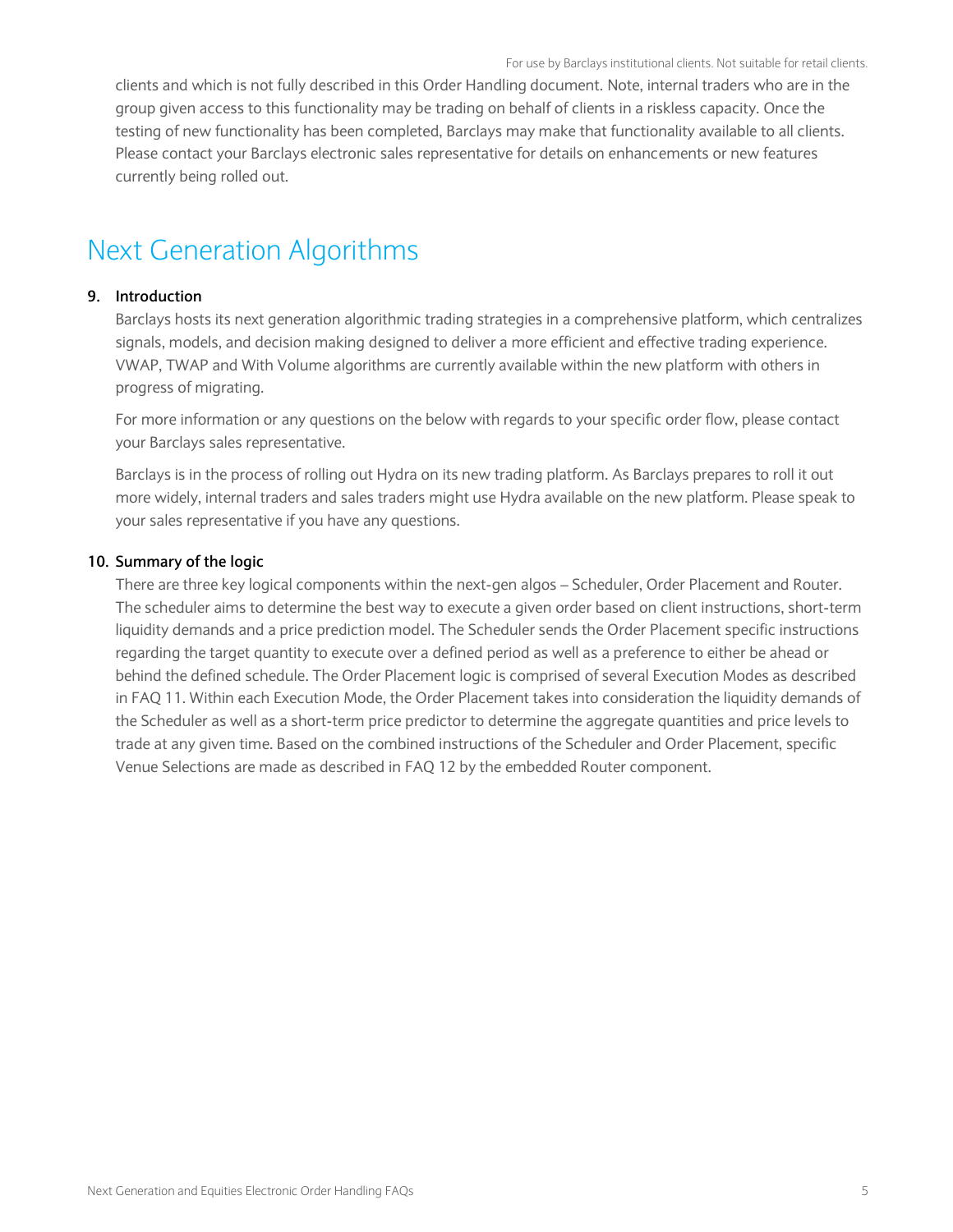#### <span id="page-6-0"></span>**11. Execution modes**

Next-gen algos may use any of the four Execution Modes: Seek, Sweep, Exchange Post and Dark Post. Order placement logic continuously evaluates the potential value of child orders that could be sent across available venues for each Execution Mode. Child orders that satisfy a minimum value threshold will be sent. Please refer to FAQ 16 for the router's interaction with Barclays LX.

#### *Seek*

The objective of the Seek mode is to find hidden liquidity at or within the spread. Seek is triggered if the potential price or size improvement is expected to outweigh the price impact of those executions. To manage impact, algos determine a 'Boundary Price' as the limit beyond which no Seek orders can be placed. The Seek mode may send midpoint and limit IOC (immediate or cancel) orders to the available venues listed in the Accessible Venues table below.

## *Sweep*

The objective of the Sweep mode is to take available liquidity at the best displayed price or better. Algos aggregate displayed liquidity from exchange market data feeds as well as from proprietary feeds provided by Barclays LX, BARX Book and other Broker-Dealer IOI Off-Exchange Venues. Sweep may attempt to capture hidden liquidity in addition to what may be displayed in the market data and proprietary feeds. Algos route IOC orders to sweep, using intermarket sweep orders (ISOs) whenever possible to attempt to improve fill rate and to sweep multiple price levels simultaneously, where relevant. Sweep will set the limit based on the depth needed to fill the order, unless constrained by a more conservative client-specified limit price.

#### *Exchange Post*

The objective of the Post mode is to provide liquidity while capturing spread. When making the allocation decision, algos may determine that the expected increased probability of fill for a displayed quantity may not outweigh the increased likelihood of impacting the security's price by displaying an amount above a certain size. This may result in algos allocating both displayed and non-displayed liquidity to the same exchange. When a single exchange is allocated both a displayed and non-displayed quantity, a single reserve order may be routed to that venue. Algos use non-routable, day limit orders when posting. Where a non-routable order is viewed as locking or crossing the NBBO, the exchange may slide the displayed price to a valid increment at that time.

Algos may reallocate quantities among venues when a child order routed to a destination receives a full fill, a minimum time has elapsed or market conditions have changed. If the market becomes locked, algos may trigger Seek or Sweep modes to take liquidity. Shortly before the closing auction, algos may reallocate orders to the primary exchange to ensure resting orders participate in the primary exchange's auctions.

#### Dark Post

The objective of the Dark Post mode is to provide hidden liquidity across available venues. Algos use hidden limit and midpoint pegged day orders by default in this mode. Algos may reallocate quantities among venues when a child order routed to a destination receives a full fill, a minimum time has elapsed or market conditions have changed.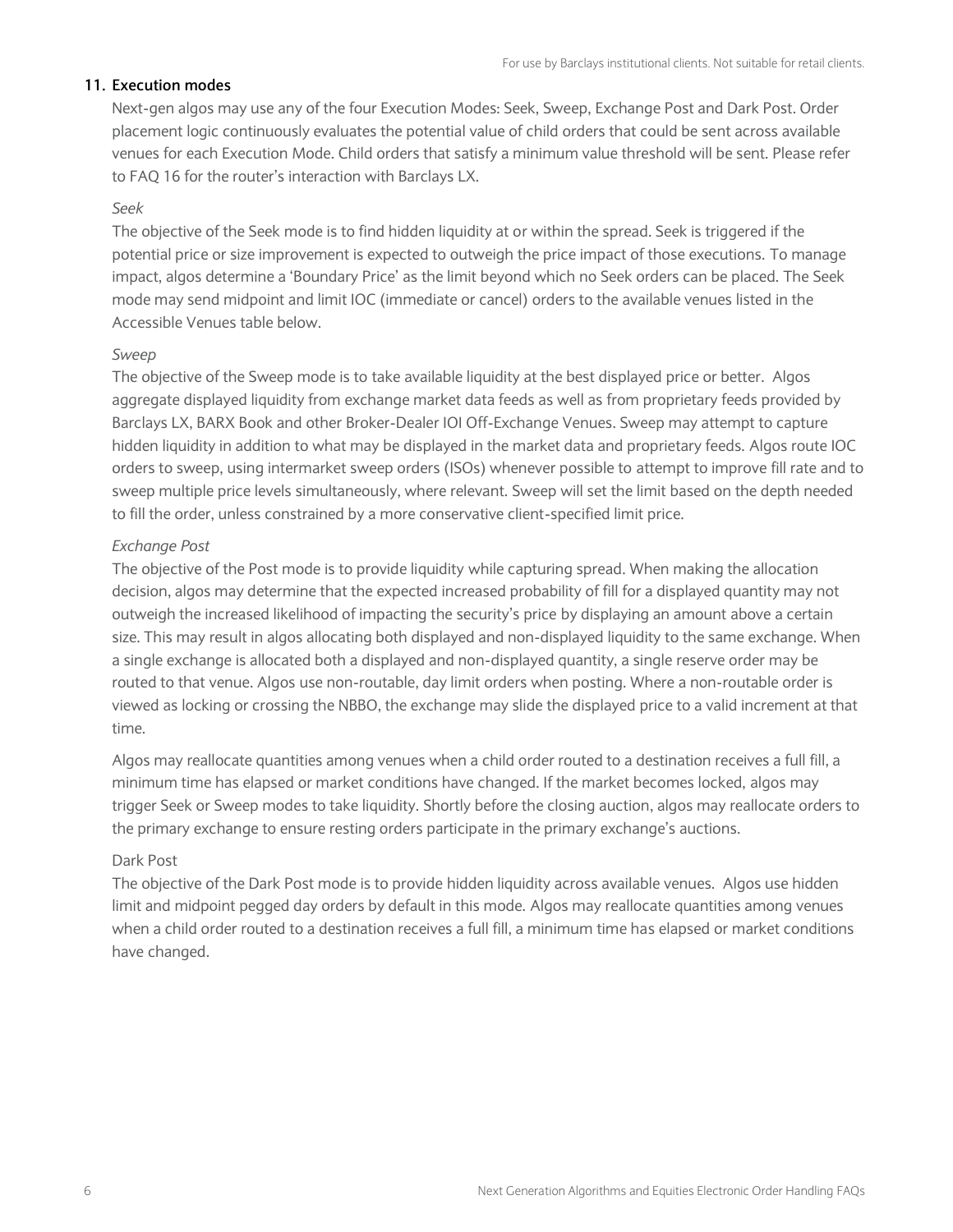# <span id="page-7-0"></span>**12. Venue selection**

Each Execution Mode used by the order placement logic (see 'Execution Modes' above) may use any of the following as inputs for real-time venue selection (listed in alphabetical order), unless stated otherwise:

- *Available Price* when attempting to take displayed liquidity within the Sweep mode, venues displaying the best price will be allocated quantity ahead of venues with worse prices.
- *Fair Price* a proprietary, symbol-specific price prediction based on historical data, market analytics and order feedback.
- *Historical Data* information obtained from orders and executions routed by Barclays, and market activity on previous trading days. Historical Data may be used in conjunction with, or in place of, real-time analytics and models.
- *Market Analytics* intra-day, symbol-specific information captured from market data, such as bid/ask imbalances, turnover frequency, execution price momentum and execution price location within the spread.
- *Market Impact –* a proprietary model that predicts the expected movement in the price of the security being traded from the placement of an order based on the relevant inputs mentioned above.
- *Order Details*  order-specific information such as size, limit price, symbol being traded, order type and execution instructions.
- *Order Feedback* real-time, parent order-specific information captured from results of previously placed and/or executed child orders, such as presence of non-displayed/hidden liquidity and average observed execution price.
- *Probability of Fill –* a proprietary model that predicts the likelihood of an execution at a given price based on the relevant inputs mentioned above.
- *Venue Characteristics –* venue-specific information such as type (e.g. exchange vs. ATS), pricing structure (e.g. inverted vs. maker/taker) and support for specific order types / features.
- *Venue Cost* fees charged and/or rebates offered by the venue.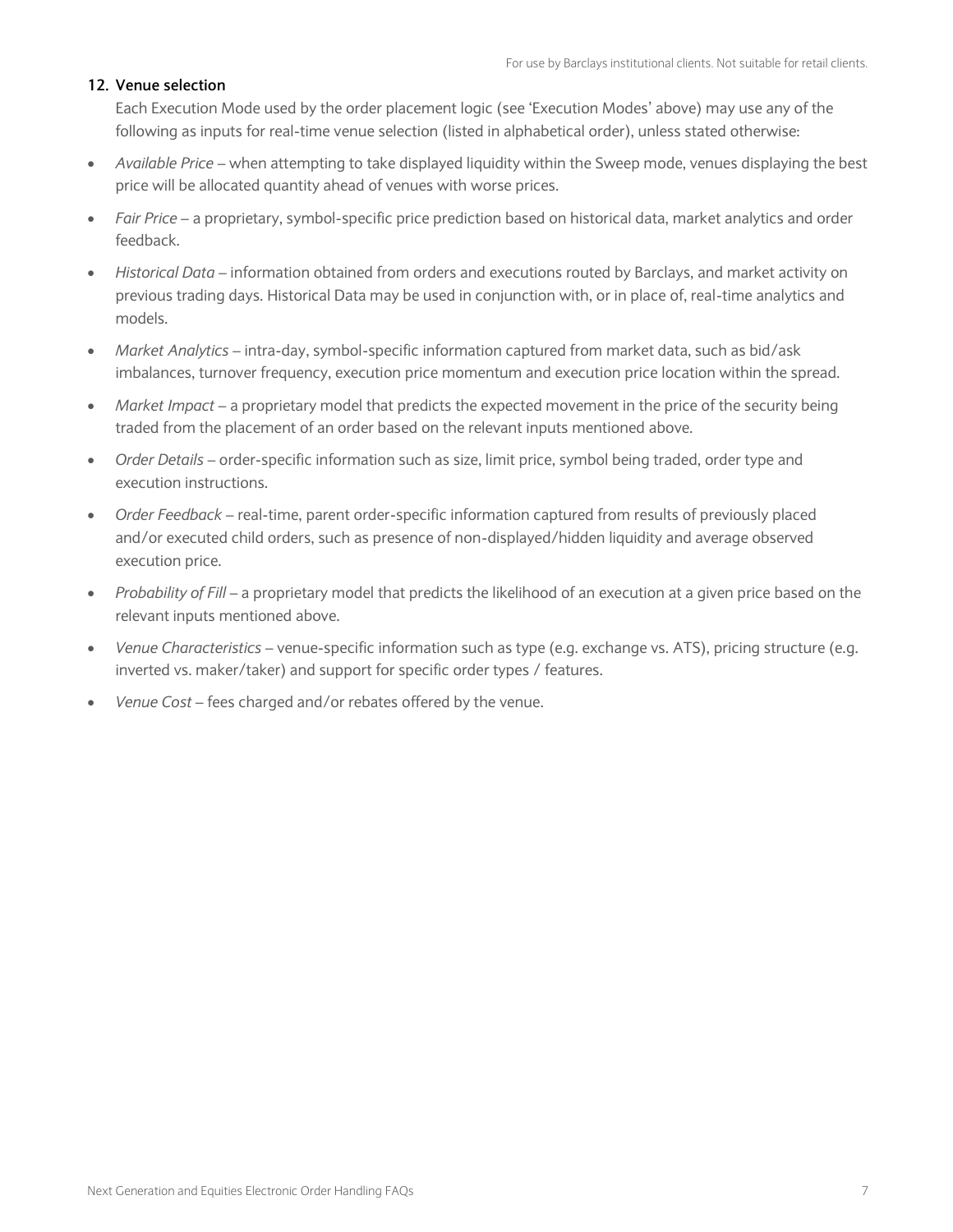# <span id="page-8-0"></span>**13. Accessible venues**

For Reg NMS securities, the following trading venues<sup>1</sup> are accessible by the next-gen algos.

|                        | Venue <sup>2</sup>          | Exchange  |           |           |           |             |  |
|------------------------|-----------------------------|-----------|-----------|-----------|-----------|-------------|--|
|                        |                             | Seek      | Sweep     | Post      | Dark Post | Conditional |  |
| Exchanges              | Cboe BZX                    | $\bullet$ | $\bullet$ | $\bullet$ | $\bullet$ |             |  |
|                        | Cboe BYX                    | $\bullet$ | $\bullet$ | $\bullet$ | $\bullet$ |             |  |
|                        | Cboe EDGA                   | $\bullet$ | $\bullet$ | $\bullet$ | $\bullet$ |             |  |
|                        | Cboe EDGX                   | $\bullet$ | $\bullet$ | $\bullet$ | $\bullet$ |             |  |
|                        | IEX                         | $\bullet$ | $\bullet$ | $\bullet$ | $\bullet$ |             |  |
|                        | <b>LTSE</b>                 | $\bullet$ | $\bullet$ |           |           |             |  |
|                        | <b>MEMX</b>                 | $\bullet$ | $\bullet$ | $\bullet$ | $\bullet$ |             |  |
|                        | <b>MIAX</b>                 | $\bullet$ | $\bullet$ |           |           |             |  |
|                        | <b>NASDAQ</b>               | $\bullet$ | $\bullet$ | $\bullet$ | $\bullet$ |             |  |
|                        | NASDAQ BX                   | $\bullet$ | $\bullet$ | $\bullet$ |           |             |  |
|                        | NASDAQ PSX                  | $\bullet$ | $\bullet$ |           |           |             |  |
|                        | <b>NYSE</b>                 | $\bullet$ | $\bullet$ | $\bullet$ | $\bullet$ |             |  |
|                        | <b>NYSE American</b>        | $\bullet$ | $\bullet$ | $\bullet$ |           |             |  |
|                        | NYSE ARCA                   | $\bullet$ | $\bullet$ | $\bullet$ | $\bullet$ |             |  |
|                        | NYSE Chicago <sup>3</sup>   | $\bullet$ | $\bullet$ |           |           |             |  |
|                        | <b>NYSE National</b>        | $\bullet$ | $\bullet$ | $\bullet$ | $\bullet$ |             |  |
| ATSs                   | Aqua <sup>4</sup>           |           |           |           |           |             |  |
|                        | <b>BOFA Instinct-X</b>      | $\bullet$ | $\bullet$ |           | $\bullet$ | $\bullet$   |  |
|                        | <b>BIDS</b>                 | $\bullet$ | $\bullet$ |           | $\bullet$ | ٠           |  |
|                        | <b>BlockCross</b>           | $\bullet$ | $\bullet$ |           |           | $\bullet$   |  |
|                        | <b>CODA Markets</b>         | $\bullet$ | $\bullet$ |           |           |             |  |
|                        | CS CrossFinder              | $\bullet$ | $\bullet$ |           | $\bullet$ |             |  |
|                        | <b>BNP Cortex</b>           | $\bullet$ | $\bullet$ |           | $\bullet$ |             |  |
|                        | <b>Fidelity CrossStream</b> | $\bullet$ | $\bullet$ |           | $\bullet$ |             |  |
|                        | <b>Instinet CBX</b>         |           |           |           | $\bullet$ |             |  |
|                        | IntelligentCross            | $\bullet$ | $\bullet$ |           | $\bullet$ |             |  |
|                        | GS Sigma X                  | $\bullet$ | $\bullet$ |           | $\bullet$ |             |  |
|                        | Virtu POSIT                 |           |           |           | $\bullet$ | $\bullet$   |  |
|                        | JPM-X                       | $\bullet$ | $\bullet$ |           | $\bullet$ | $\bullet$   |  |
|                        | LeveL                       | $\bullet$ | $\bullet$ |           | $\bullet$ | $\bullet$   |  |
|                        | Liquidnet H2O               | $\bullet$ | $\bullet$ |           |           | ٠           |  |
|                        | LX                          | $\bullet$ | $\bullet$ |           | $\bullet$ | $\bullet$   |  |
|                        | MS Pool                     |           |           |           | $\bullet$ |             |  |
|                        | <b>UBS</b>                  | $\bullet$ | $\bullet$ |           | $\bullet$ |             |  |
|                        | Virtu Matchlt               | $\bullet$ | $\bullet$ |           | $\bullet$ |             |  |
| Broker-Dealer IOI Off- | BARX Book <sup>5</sup>      |           |           |           |           |             |  |
| <b>Exchange Venues</b> | Citadel Connect             | $\bullet$ | $\bullet$ |           |           |             |  |
|                        | Jane Street JX              | $\bullet$ | $\bullet$ |           |           |             |  |
|                        | Jump Trading                | $\bullet$ | $\bullet$ |           |           |             |  |
|                        | Hudson River Trading        | $\bullet$ | $\bullet$ |           |           |             |  |
|                        | Tower Research Capital      | $\bullet$ | $\bullet$ |           |           |             |  |
|                        | Two Sigma Securities        | $\bullet$ | $\bullet$ |           |           |             |  |
|                        | Virtu VEQ Link              | $\bullet$ | $\bullet$ |           |           |             |  |
|                        | XTX                         | $\bullet$ | $\bullet$ |           |           |             |  |
|                        |                             |           |           |           |           |             |  |

<sup>1</sup> List is subject to change and updated periodically. Also, Barclays may not offer the full range of functionalities or order types that each venue offers.

 $\overline{a}$ 

<sup>2</sup> Please see the Smart Order Router FAQs and Equities Electronic Order Handling FAQs available at barx.com/eqdisclosures for additional details on venue utilization.

<sup>&</sup>lt;sup>3</sup> Barclays uses a third-party order router to direct orders to the NYSE Chicago.

<sup>4</sup> DMA orders may be routed to Aqua.

<sup>5</sup> BARX Book FAQs are available at barx.com/eqdisclosures.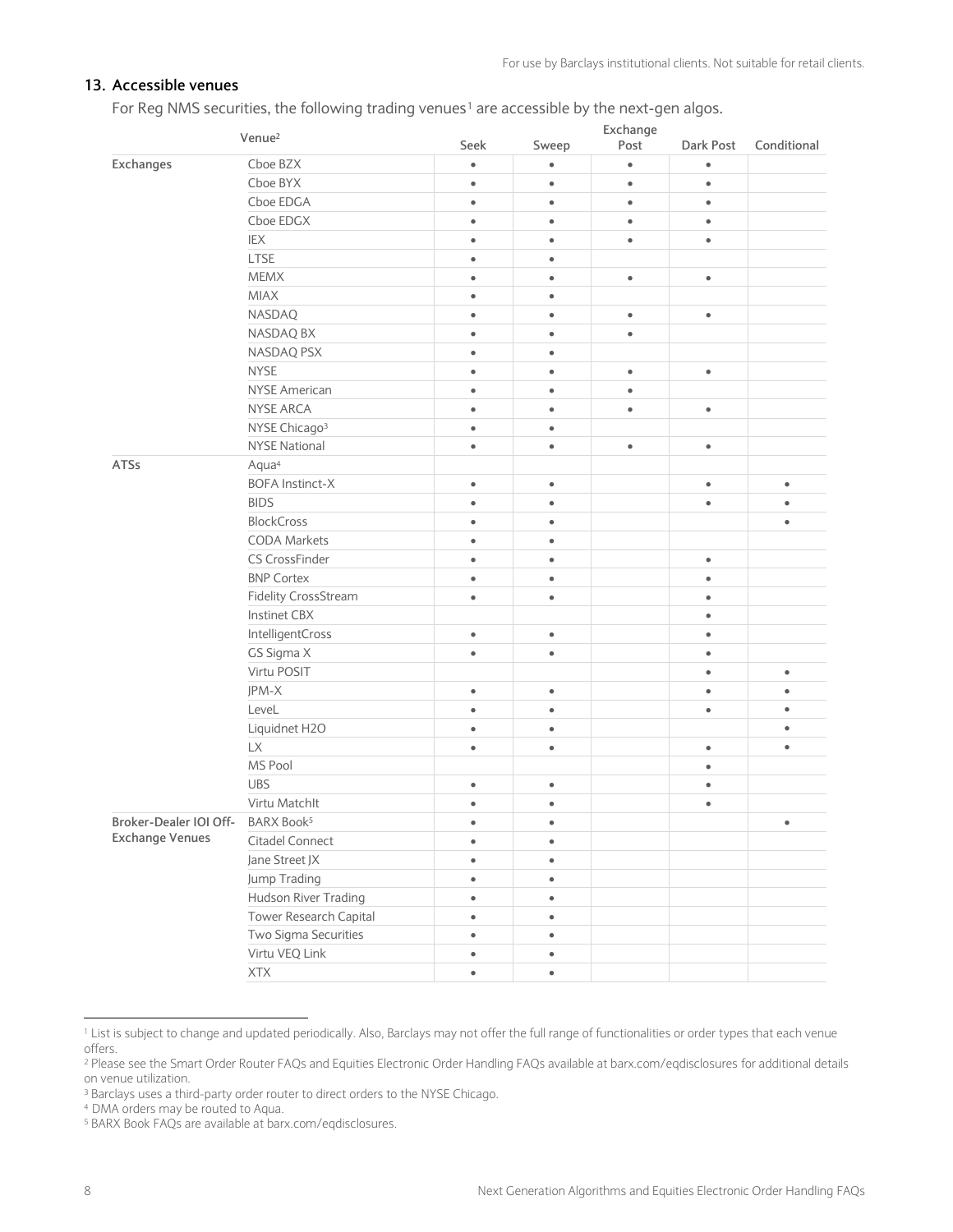Note: This table represents the venues that are accessible through Barclays Equities Electronic Trading. Actual interactions may vary by strategy and by client. To request custom settings, please contact your Barclays sales representative.

Interaction with certain or all non-exchange venues can be disabled across all Execution Modes. Clients can request changes to their routing settings via the SPECS online portal or by contacting their service desk or sales representative. To discuss further venue customization options or if you have questions on these options, please contact your Barclays sales representative.

# <span id="page-9-0"></span>**14. Order types used**

|                              |             |       | Exchange |                  |
|------------------------------|-------------|-------|----------|------------------|
| Category of order type       | <b>Seek</b> | Sweep | Post     | <b>Dark Post</b> |
| Day                          |             |       |          |                  |
| Hidden                       |             |       | ٠        | ٠                |
| <b>IOC</b>                   | $\bullet$   | ٠     |          |                  |
| <b>ISO</b>                   |             | ٠     |          |                  |
| Limit                        | $\bullet$   | ٠     |          |                  |
| Non-routable/<br>Do-not-ship |             |       | ٠        |                  |
| Pegged                       | $\bullet$   |       |          |                  |
| Price Sliding                |             |       | ٠        |                  |
| Reserve                      |             |       |          |                  |

### <span id="page-9-1"></span>**15. Order handling scenarios to consider**

Please note the following order handling scenarios and refer to the Smart Order Router FAQs document available at barx.com/eqdisclosures to see additional scenarios to consider.

- Sell short orders in a security that is in a price test are routed to the primary exchange, unless a different exchange is specified. Market orders will be repriced as limit orders, one tick less aggressive than the market impact price, which is defined as the more restrictive of either the Limit Up/Limit Down price and the clearly erroneous price.
- Next-gen algos may rely on an exchange to re-route marketable orders when unable to directly access a venue at the best price due to a system issue; currently, the SOR uses BATS for routing in these scenarios.

# <span id="page-9-2"></span>**16. Interaction with Barclays LX**

On a real-time basis, the Router component of the Next-Gen Algos receives information about orders, other than conditional orders posted in LX (see Part III, Item 9 of Form ATS-N). For additional details about algo and router interaction with LX, please see LX FAQ#28. The LX FAQs document is available at barx.com/eqdisclosures.

### <span id="page-9-3"></span>**17. Exchange market data**

j

Next-gen algos use direct market data feeds from all protected venues that make such feeds available under Regulation NMS to obtain displayed quotes when making routing decisions.<sup>6</sup> Barclays employs a third-party vendor, Exegy, to obtain these feeds. In the event of a disruption in a direct data feed from a protected venue

<sup>6</sup> The Long-Term Stock Exchange ("LTSE") does not currently provide a direct data feed to Barclays.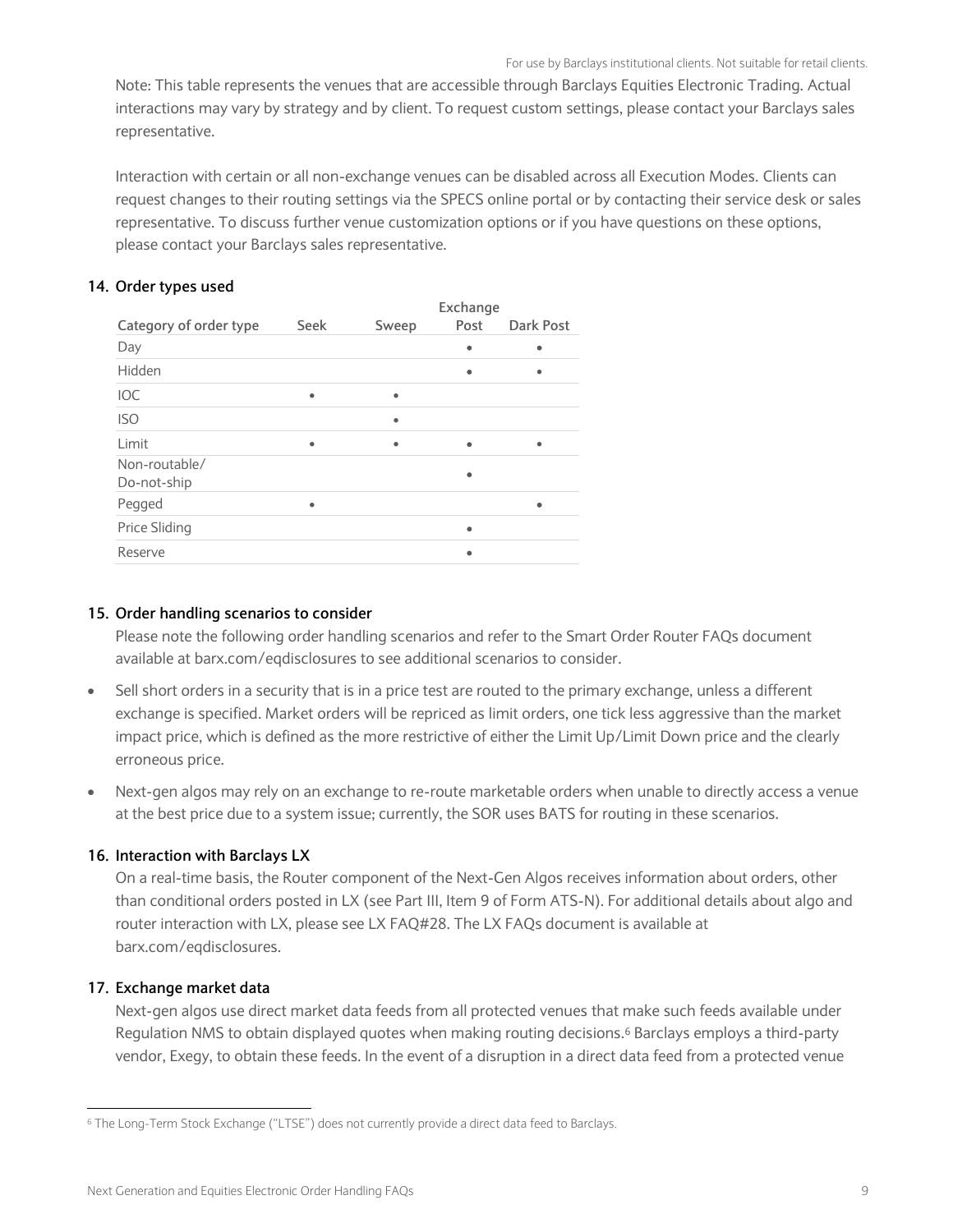(e.g., if the venue is experiencing technology issues), algos has a backup mechanism to use the SIP feed instead. SIP is also used to obtain last sale information.

#### <span id="page-10-0"></span>**18. Non-exchange market data**

Next-gen algos receive IOIs from several non-displayed liquidity venues, including venues that send IOIs from registered broker-dealers as well as from their unregistered affiliates. When sweeping, IOI quantity is used as an input for the non-displayed venue in the venue ranking logic, analogous to how a market data feed is used for a displayed venue. In response to these IOIs, algos may send IOC orders to the non-displayed liquidity venues, which may or may not execute the IOC order. Clients that wish to opt out of having their orders routed to any of these non-displayed liquidity venues should contact their Barclays sales representatives.

#### <span id="page-10-1"></span>**19. Performance evaluation of next generation algos**

Performance evaluation of next generation algos is a continuous process. The performance of is evaluated against several measures, which include but are not limited to, average slippage from the relevant benchmark (e.g., VWAP, arrival price); effective participation rate; and price movement before, during, and after the trade. Performance is also evaluated across various market capitalizations, spreads, durations, and order sizes. Outlier trades may be analyzed to identify potential improvements.

#### <span id="page-10-2"></span>**20. Information leakage prevention and anti-gaming protection**

Next-gen algos employ various techniques to help minimize information leakage and avoid gaming activity. These techniques include, but are not limited to, the following:

#### **A. Symbol-specific analytics**

- 1. Volume profiles
- 2. Average spreads and quote depth
- 3. Volatility estimates
- **B. Dynamic scheduling and volume forecasting**
	- 1. Intraday real-time volume adjustments to react to deviations from typical volume profile

#### **C. Chase protection**

1. Symbol-specific block exclusion logic for all participation tracking

#### **D. Non-deterministic child order placement**

1. Release time of passive and aggressive child orders does not follow a pre-defined progression

### **E. Dynamic Limit Pricing for Hidden Non-Displayed Orders**

1. When routing hidden orders, a local limit is applied to prevent unfavorable executions due to shortterm market movements

Please note, not all techniques are used for all algorithms.

#### <span id="page-10-3"></span>**21. Internal algorithm use**

In general, Barclays Equities sales and trading personnel who execute and facilitate client orders utilize the same suite of algorithms as those made available to clients, except when testing new functionality (see FAQ 8).

#### <span id="page-10-4"></span>**22. Capital commitment features**

Next-gen algos offer Child CapComm, which is part of the automated capital commitment ("CapComm") features that are available through Barclays' algorithmic and smart order routing strategies. Once the predetermined execution threshold or criteria is reached and certain order conditions are met, the remainder of the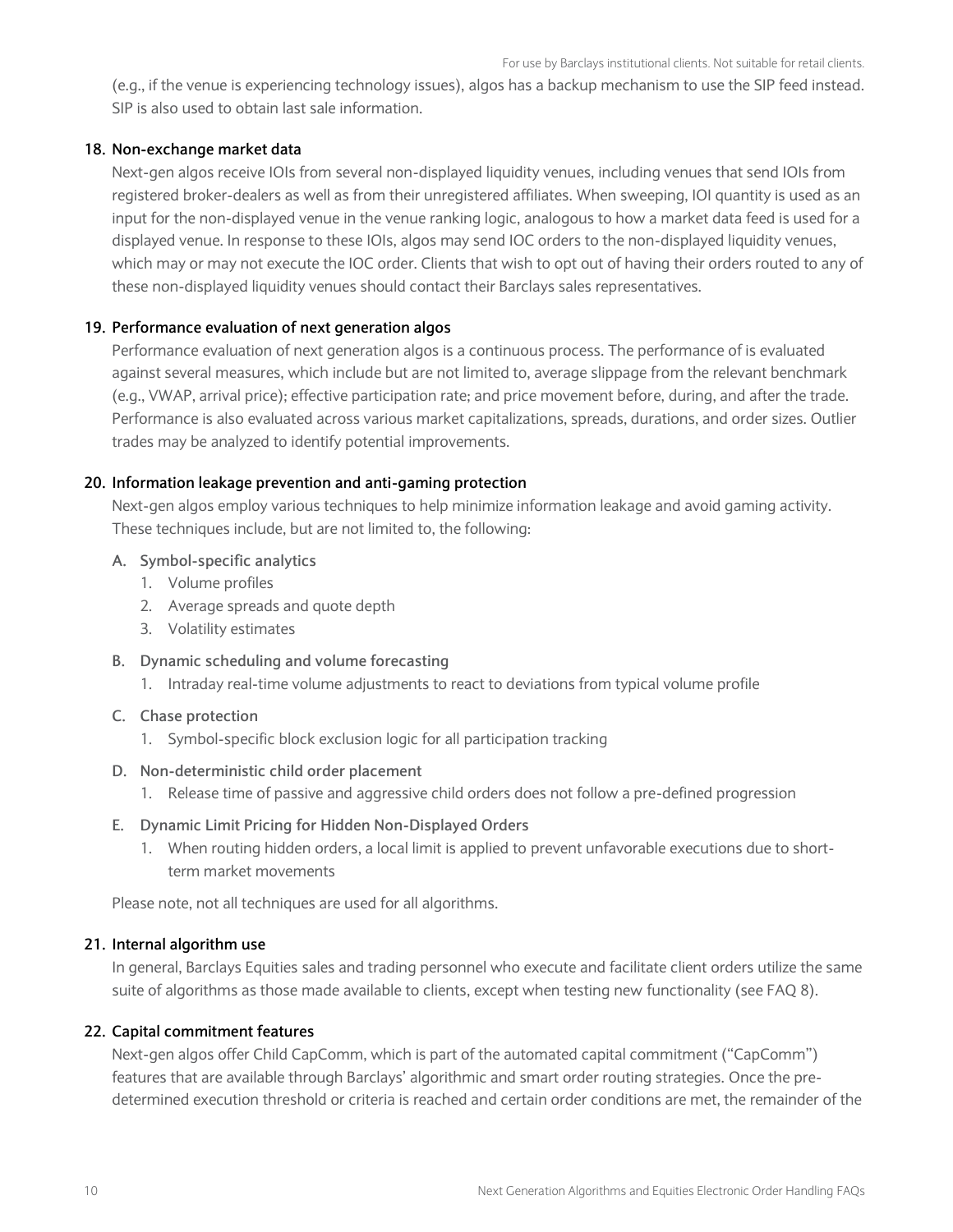order is facilitated by Barclays. For more information, please refer to the CapComm FAQs document available from your Barclays sales representative.

# <span id="page-11-0"></span>**23. Location of the next generation algorithmic platform**

The next generation algorithmic platform is hosted by Equinix NY5 in Secaucus, NJ.